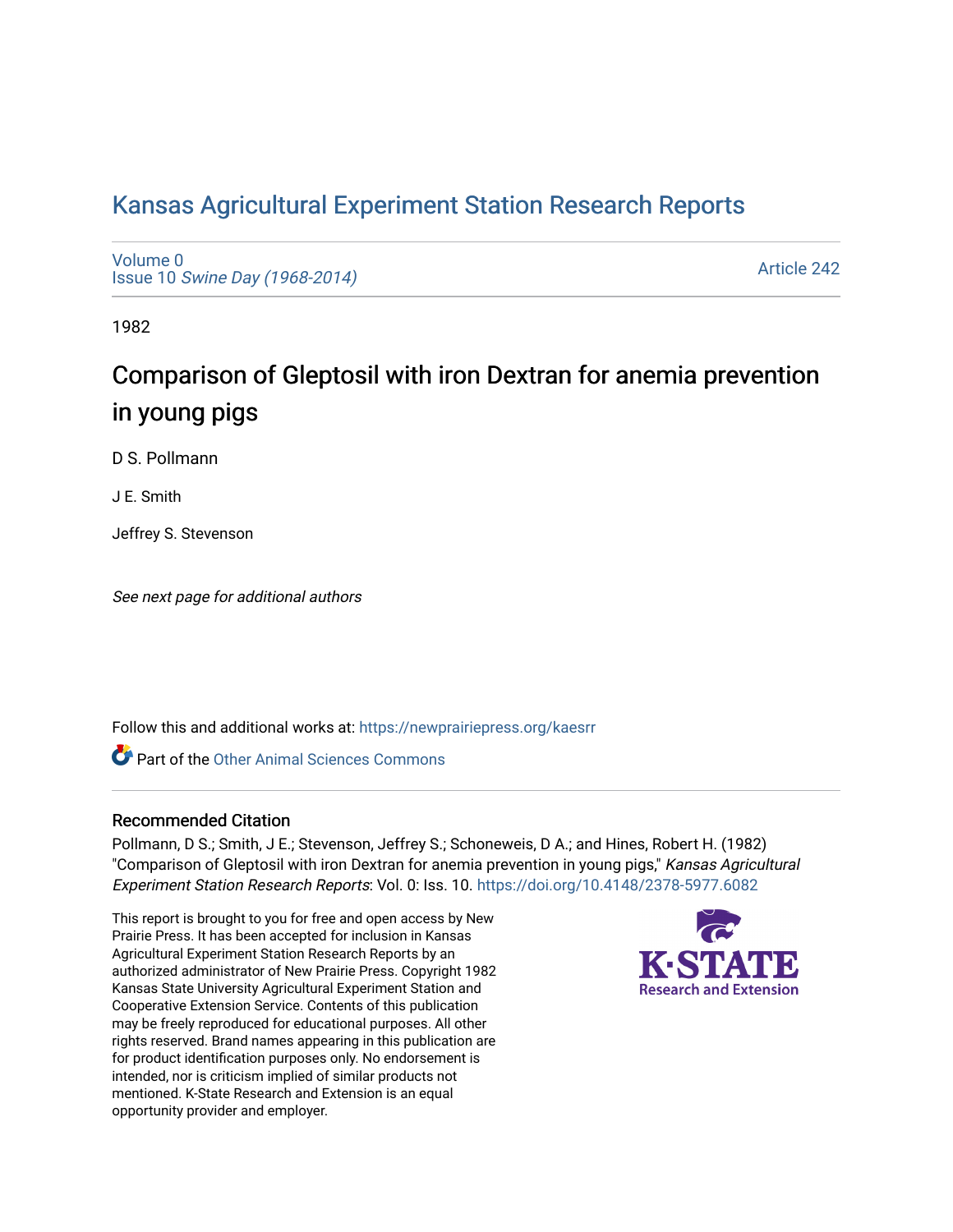# Comparison of Gleptosil with iron Dextran for anemia prevention in young pigs

## **Abstract**

Gleptosil, a commercial iron product, was compared with iron dextran for the prevention of iron deficiency anemia in young pigs. Using 26 litters, pigs (within each litter) were randomly allotted to one of the three treatments: 1) control (no iron), 2) iron dextran (200 mg) and 3) Gleptosil (2OO mg). Blood was collected at 0, 10, 21 and 50 days post-treatment for red blood cell count (RBC), hematocrit (HCT), hemoglobin (HGB) concentration, serum iron concentration and serum iron-binding capacity (IBC). At 21 days, 30 pigs (one pig/treatment from each of 10 litters) were killed to determine mg non-heme iron (NHFe) in liver and spleen, bile IBC and concentrations of bile and fecal iron. There were no differences (P<.05) between iron sources in 3- or 8-week body weight or in any of the blood or tissue characteristics. In contrast, control pigs gained less (P<.05) weight and had lower (P<.05) RBC, HGB, HCT, serum iron, and liver and spleen NHFe than those that received iron dextran or Gleptosil. Serum IBC was greater (P<.05) for the control than for iron-treated pigs. These results demonstrate that the iron from iron dextran and Gleptosil can be used with similar efficiency for anemia prevention in young pigs.; Swine Day, Manhattan, KS, November 11, 1982

## Keywords

Swine day, 1982; Kansas Agricultural Experiment Station contribution; no. 82-614-S; Report of progress (Kansas State University. Agricultural Experiment Station and Cooperative Extension Service); 422; Swine; Gleptosil; Iron Dextran; Anemia; Young pigs

## Creative Commons License



This work is licensed under a [Creative Commons Attribution 4.0 License](https://creativecommons.org/licenses/by/4.0/).

### Authors

D S. Pollmann, J E. Smith, Jeffrey S. Stevenson, D A. Schoneweis, and Robert H. Hines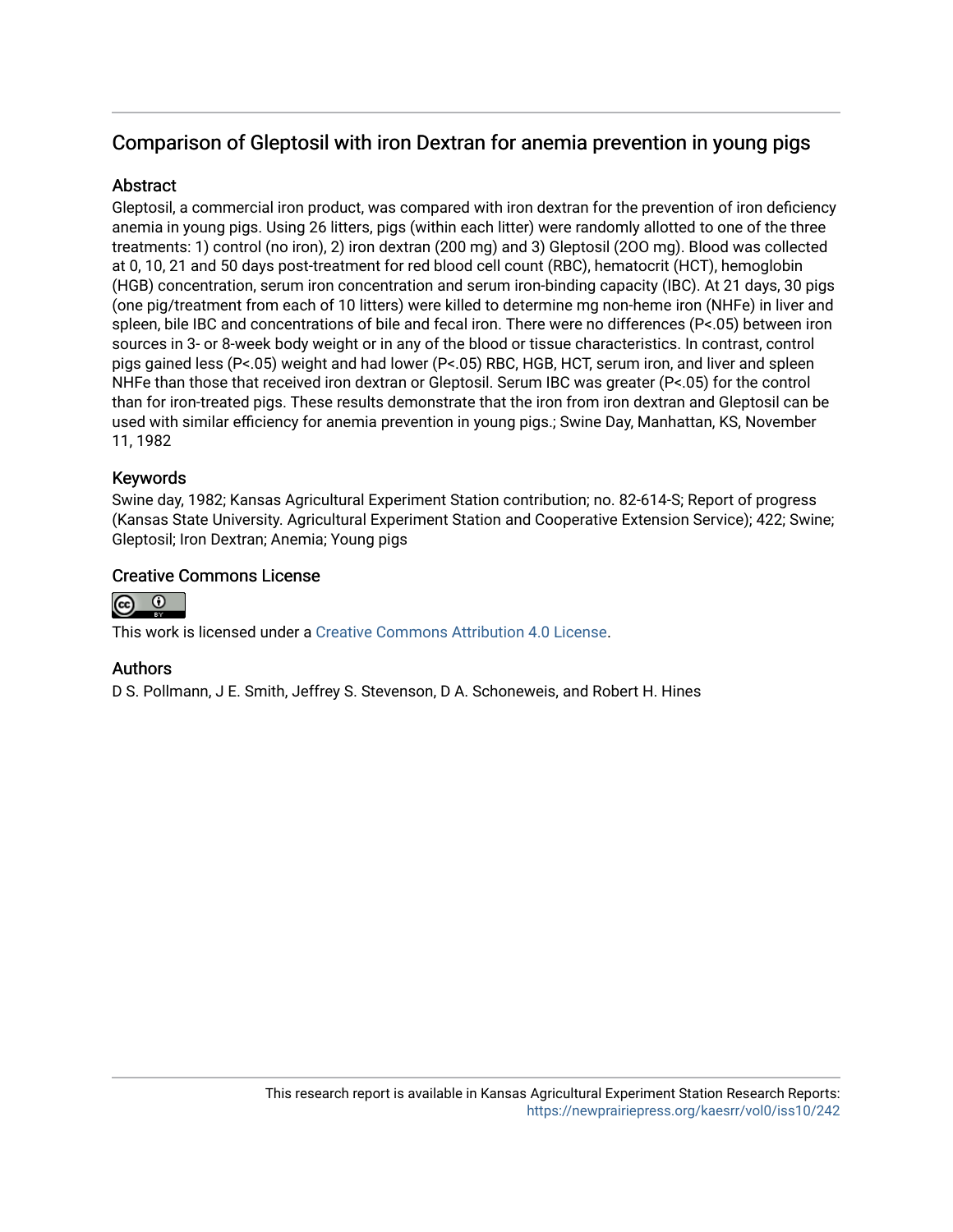

Comparison of Gleptosil with Iron Dextran for Anemia Prevention in Young Pigs'

D.S. Pollmann, J.E. Smith, J.S. Stevenson, D.A. Schoneweis and R.H. Hines

#### Summary

Gleptosil, a commercial iron product, was compared with iron dextran for the prevention of iron deficiency anemia in young pigs. Using 26 litters, pigs (within each litter) were randomly allotted to one of the three treatments: 1) control (no iron), 2) iron dextran (200 mg) and 3) Gleptosil (200 mg). Blood was collected at 0, 10, 21 and 50 days post-treatment for red blood cell count (RBC), hematocrit (HCT), hemoglobin (HGB) concentration, serum iron concentration and serum iron-binding capacity (IBC). At 21 days, 30 pigs (one pig/treatment from each of 10 litters) were killed to determine mq non-heme iron (NHFe) in liver and spleen, bile IBC and concentrations of bile and fecal iron. There were no differences ( $P\langle .05 \rangle$  between iron sources in  $3-$  or 8-week body weight or in any of the blood or tissue characteristics. In contrast, control pigs gained less (P<.05) weight and had lower (P<.05) RBC, HGB, HCT, serum iron, and liver and spleen NHFe than those that received iron dextran or Gleptosil. Serum IBC was greater (P<.05) for the control than for iron-treated pigs. These results demonstrate that the iron from iron dextran and Gleptosil can be used with similar efficiency for anemia prevention in young pigs.

#### Introduction

Value of supplemental iron for anemia prevention in young pigs has been recognized for many years. Researchers have demonstrated that 200 mg iron from a single intramuscular injection of either iron dextran or Gleptosil is necessary to maintain hemoglobin levels above 9 g/dl while realizing maximum It has been postulated that Gleptosil, a growth rate of nursing pigs. macromolecular complex (qleptoferron) of beta-ferric oxyhydroxide and dextran glucoheptonic acid, is superior to iron dextran in anemia prevention for young pigs. Therefore, this study was conducted to compare the effects of Gleptosil and iron dextran on anemia prevention in young pigs.

#### Experimental Procedure

Twenty-six litters from crossbred sows were used to compare Gleptosil $^2$ (sterile aqueous colloidal solution of beta-ferric oxyhydroxide and dextran<br>glucoheptonic acid) with iron dextran for prevention of iron deficiency anemia in young pigs. Pigs within each litter were allotted randomly to one of the three -----------

<sup>&</sup>lt;sup>1</sup>Financial support for authors' research has come partially from Continental Animal Health, Division of Burns-Biotec., Omaha, NE.

<sup>&</sup>lt;sup>5</sup>Continental Animal Health, Division of Burns-Biotec., Omaha, NE.<br>Continental Animal Health, Division of Burns-Biotec., Omaha, NE.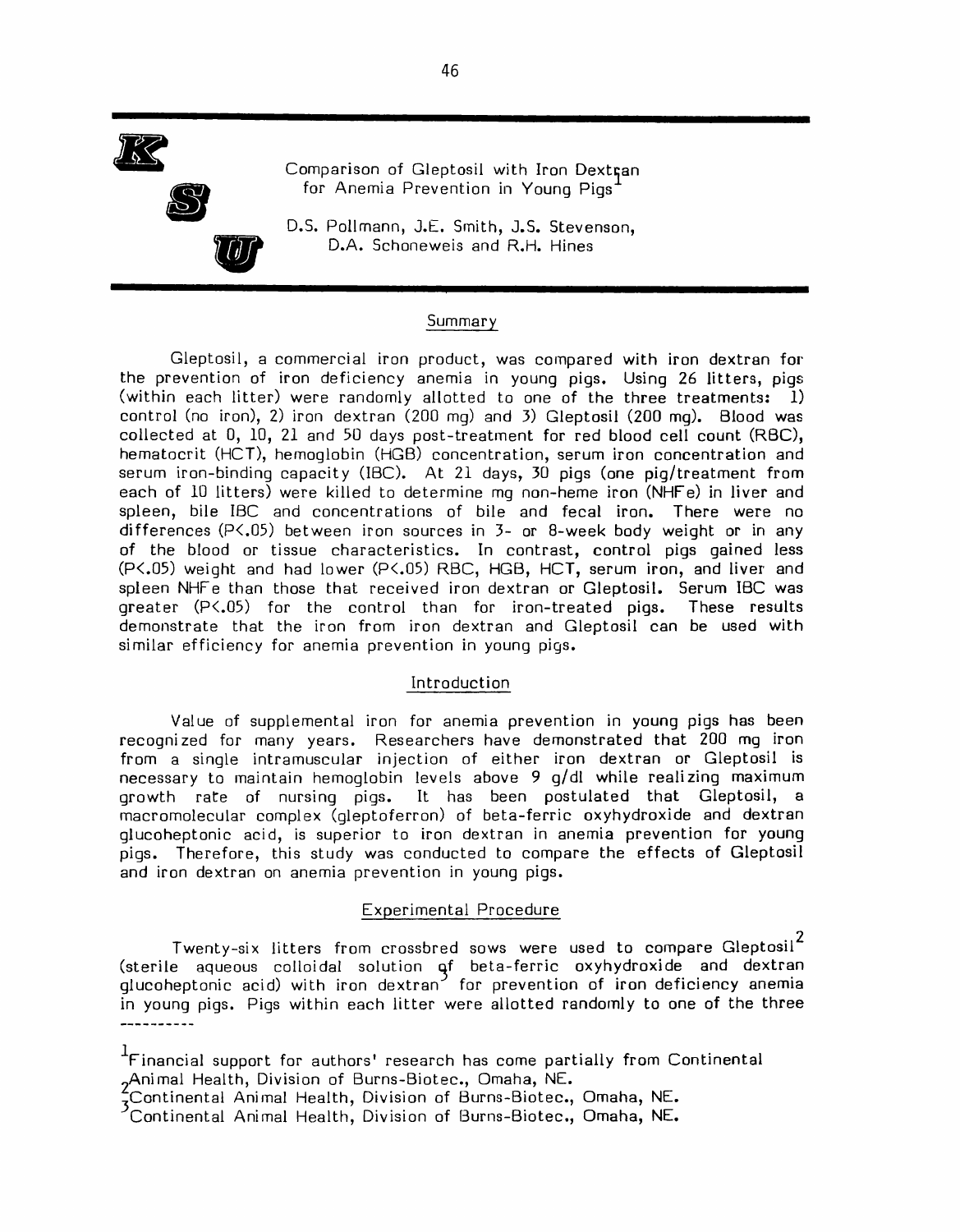treatments: 1) control (no iron), 2) Fe dextran (200 mq iron) or 3) Gleptosil (200 mq iron). Piqs were bled before treatments (day 0) to establish a baseline within 24 hours postpartum. Iron injections were given intramuscular using a 20-gauge needle. Littler size was equalized within 3 days postpartum. Blood was collected with sterile blood collection tubes with no additive from pigs by puncture of anterior vena cava at 10, 21 and 50 days postpartum. An aliquot was transferred before coaquiation into a vacutainer containing an anticoagulant EDTA. Red blood cell count (RBC), hemoglobin (HGB and hematocrit (HCT) were determined using a Coulter" counter. Serum was harvested after centrifugation and transferred via polyethylene pipet into polypropylene micro test tubes and frozen for later determination of serum Fe and IBC.

Iron and total IBC in serum, and bile and iron in feces, were determined with coulometric techniques. Non-heme iron in the liver and spleen was measured and total non-heme iron (mg) content of liver and spleen was calculated ( $\mu q/q$  of tissue).

No creep feed was offered before 21 days of age, but baby pigs had access to sow feed. Sows were housed in an environmentally requlated building with a total slatted floor under the farrowing crates, covered with plastic-coated woven wire. Pigs were weaned at approximately 21 days of age and moved into a nursery with galvanized woven-wire floor and were offered a starter feed (Table  $1$ ).

At 21 days of age, 30 pigs (one pig from each treatment from 10 litters) were killed by electrocution to determine iron concentration in the liver, spleen, bile and feces. Spleen and liver were weighed on a top loading balance to the nearest 0.1 g and frozen for later analyses. Using a sterile 3-ml draw vacutainer tube (no additive), bile was collected for iron analysis.

#### Results and Discussion

Treatment effects on mortality rate and growth are shown in Table 2. Mortality rate was not different among treatments. These results are similiar to the earlier findings of English researchers, who observed a 2.6% reduction in mortality rate when Gleptosil (2,890 piglets from 288 litters) was compared with parenteral iron product (6,633 piglets from 631 litters) in field trials.

Iron-treated pigs were heavier (P<.01) at 3 and 8 weeks than control pigs. Pigs that did not receive the iron injection were 3.6 lbs lighter at 8 weeks of age. Several studies have demonstrated that supplemental iron will increase weight gain in the nursing pig. Contrary to English researchers, no differences were observed between iron sources on weight at 3 or 8 weeks.

As expected, at day 0, no differences were observed among the three treatments. At 10 and 21 days, there were no differences between iron sources for RBC, but control pigs had lower (P<.01) RBC than iron-treated pigs.

4---------<br>Coulter Counter, Model S Sr, Coulter Electronics, Inc., Hialeah, FL, 33010.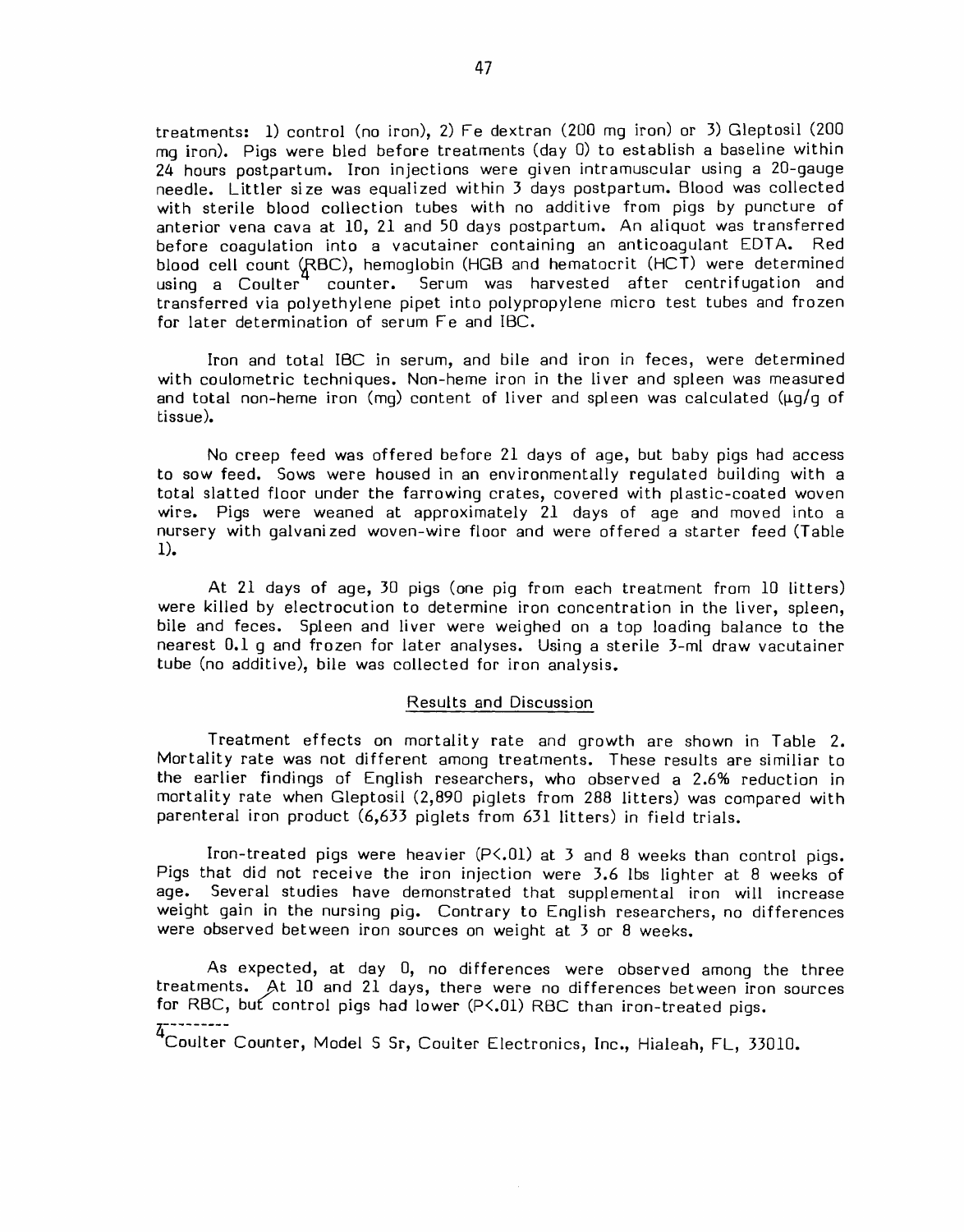However, by 50 days, no differences in RBC counts were present among treatments. Overall, RBC counts were higher (P<.01) for the iron-treated than control pigs during suckle period. Iron dextran-treated pigs tended to have higher (P<.08) HGB levels at 50 days than Gleptosil-treated pigs. Iron dextran-treated pigs had higher (P<.05) HGB levels at 50 days than the control group but not the Gleptosil group.

The HCT levels were higher (P<.01) for the iron-treated group than for the control pigs. Iron dextran-treated pigs had higher (P<.06) HCT levels at 10 days than did the Gleptosil-treated pigs. At 50 days, iron-treated pigs were not different from the controls.

At birth all treatment groups had low serum iron and total IBC (quantitative ability of transferrin to bind iron). During the suckling period (0 to 21 days), pigs in the control group developed anemia typical of iron deficient Serum iron declined (P<.05) at day 10 and serum total IBC increased pigs. (P<.05). In iron-treated groups, serum iron and total IBC increased (P<.05) during the suckling period compared with controls, but did not differ from each other. At 50 days, the control serum iron had increased  $(P<.05)$  and total IBC had decreased so that differences between treatments no longer existed.

There were no differences in liver weight and liver as percentage of the body weight (table 4) of pigs slaughtered at 3 weeks of age (average weight 10.3 ibs). Liver non-heme iron  $(mq)$  levels were higher  $(P<.05)$  for the iron-treated pigs than for the control pigs. There were no differences observed between the iron sources in liver non-heme iron levels.

Spleen weight and spleen as percentage of body weight were not different among treatments. Spleen non-heme iron (mg) levels were higher (P<.05) for iron-treated pigs compared to controls. Non-heme iron concentrations were higher in the liver than in the spleen.

Iron in the bile and bile IBC were not affected by treatment (Table 5). Fecal iron concentrations also were not affected by treatment. Bile iron and IBC and fecal iron appear to be less sensitive indicators of iron deficiency in young pigs than blood or tissue parameters.

These results demonstrate that iron dextran and Gleptosil are effective hematinics for anemia prevention in young pigs. Furthermore, the data indicate that the iron from the two hematinics is utilized for hemoglobin synthesis and iron storage in the suckling pig with similar efficacy.

| Ingredient                | %     |  |
|---------------------------|-------|--|
| Sorghum grain             | 52.50 |  |
| Soybean meal, solvent     | 25.00 |  |
| Whey, dried               | 20.00 |  |
| Dicalcium phosphate       | 1.15  |  |
| Limestone                 | .80   |  |
| Salt                      | .10   |  |
| L-lysine                  | .10   |  |
| Vitamin-trace mineral mix | .35   |  |

Table 1. Composition of Starter Diet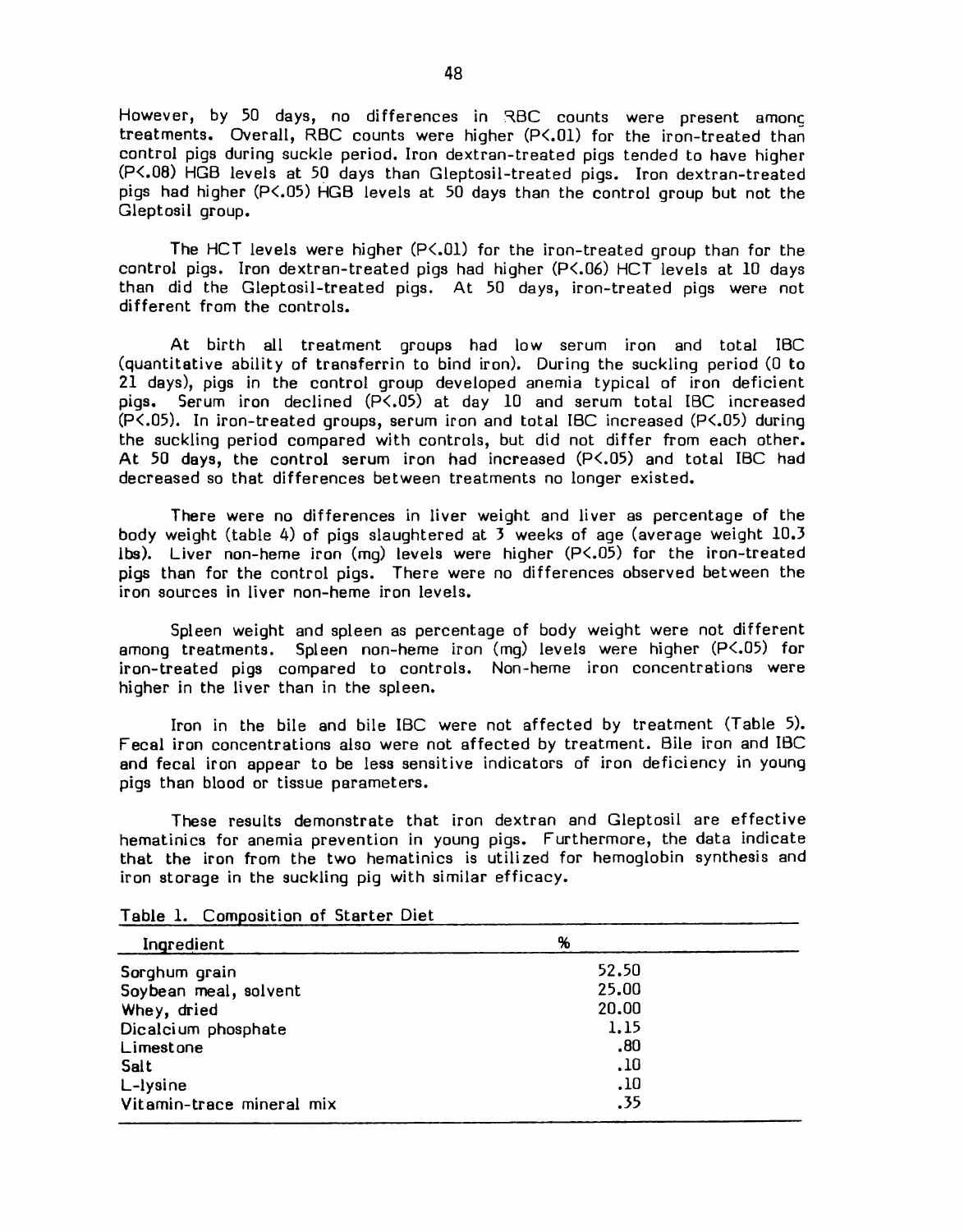| Item                                                         | Control             | Treatment<br>Iron Dextran | Gleptosil           |  |
|--------------------------------------------------------------|---------------------|---------------------------|---------------------|--|
| No. pigs<br>No. died<br>Mortality, %                         | 46<br>5<br>10.9     | 87<br>10<br>11.5          | 84<br>6<br>7.1      |  |
| Avg. wt., lbs<br>Birth<br>$3$ wk $^a$<br>$8$ wk <sup>a</sup> | 3.3<br>10.6<br>29.0 | 3.3<br>11.7<br>82.6       | 3.3<br>12.3<br>32.6 |  |

Table 2. Comparison of Gleptosil with Iron Dextran on Mortality and Growth

 $a^2$ Control vs iron dextran + Gleptosil (P<.01).

| Table 3. Comparison of Gleptosil with Iron Dextran on Blood Characteristics |  |  |  |  |  |  |  |  |  |  |  |
|-----------------------------------------------------------------------------|--|--|--|--|--|--|--|--|--|--|--|
|-----------------------------------------------------------------------------|--|--|--|--|--|--|--|--|--|--|--|

|                                            |              | Treatment       |                 |           |
|--------------------------------------------|--------------|-----------------|-----------------|-----------|
| Item                                       | Period, days | Control         | Iron<br>dextran | Gleptosil |
|                                            |              |                 |                 |           |
| Red blood cell count, 10 <sup>b</sup>      |              |                 |                 |           |
|                                            | 0            | 5.89 $(40)^{a}$ | 5.76(65)        | 5.71 (73) |
|                                            | 10           | 4.86(38)        | 5.93(67)        | 5.74(72)  |
|                                            | 21           | 5.16(43)        | 6.53(76)        | 6.38(57)  |
|                                            | 50           | 6.31(29)        | 6.08(54)        | 5.89(41)  |
| Hemaglobin, g/100 ml <sup>b</sup>          |              |                 |                 |           |
|                                            | 0            | 10.9            | 10.7            | 11.1      |
|                                            | 10           | 7.1             | 11.6            | 11.1      |
|                                            | 21           | 7.8             | 11.9            | 12.1      |
|                                            | 50           | 9.6             | 11.7            | 10.2      |
| Hematocrit, % <sup>bc</sup>                |              |                 |                 |           |
|                                            | O            | 34.1            | 33.1            | 33.0      |
|                                            | 10           | 23.0            | 35.3            | 34.2      |
|                                            | 21           | 10.2            | 35.3            | 34.4      |
|                                            | 50           | 29.0            | 30.4            | 31.3      |
| Serum Fe, µg/dlbc                          |              |                 |                 |           |
|                                            | 0            | 40.2            | 43.8            | 46.6      |
|                                            | 10           | 29.5            | 136.8           | 135.1     |
|                                            | 21           | 47.2            | 155.8           | 144.8     |
|                                            | 50           | 115.7           | 119.2           | 122.8     |
| Serum Fe binding capacity, $\mu$ g/dl $^b$ |              |                 |                 |           |
|                                            | 0            | 151             | 164             | 150       |
|                                            | 10           | 474             | 313             | 320       |
|                                            | 21           | 654             | 382             | 396       |
|                                            | 50           | 393             | 375             | 380       |

a<br>blron dextran + Gleptosil vs control (P<.01)<br>c Day effect (P<.01).